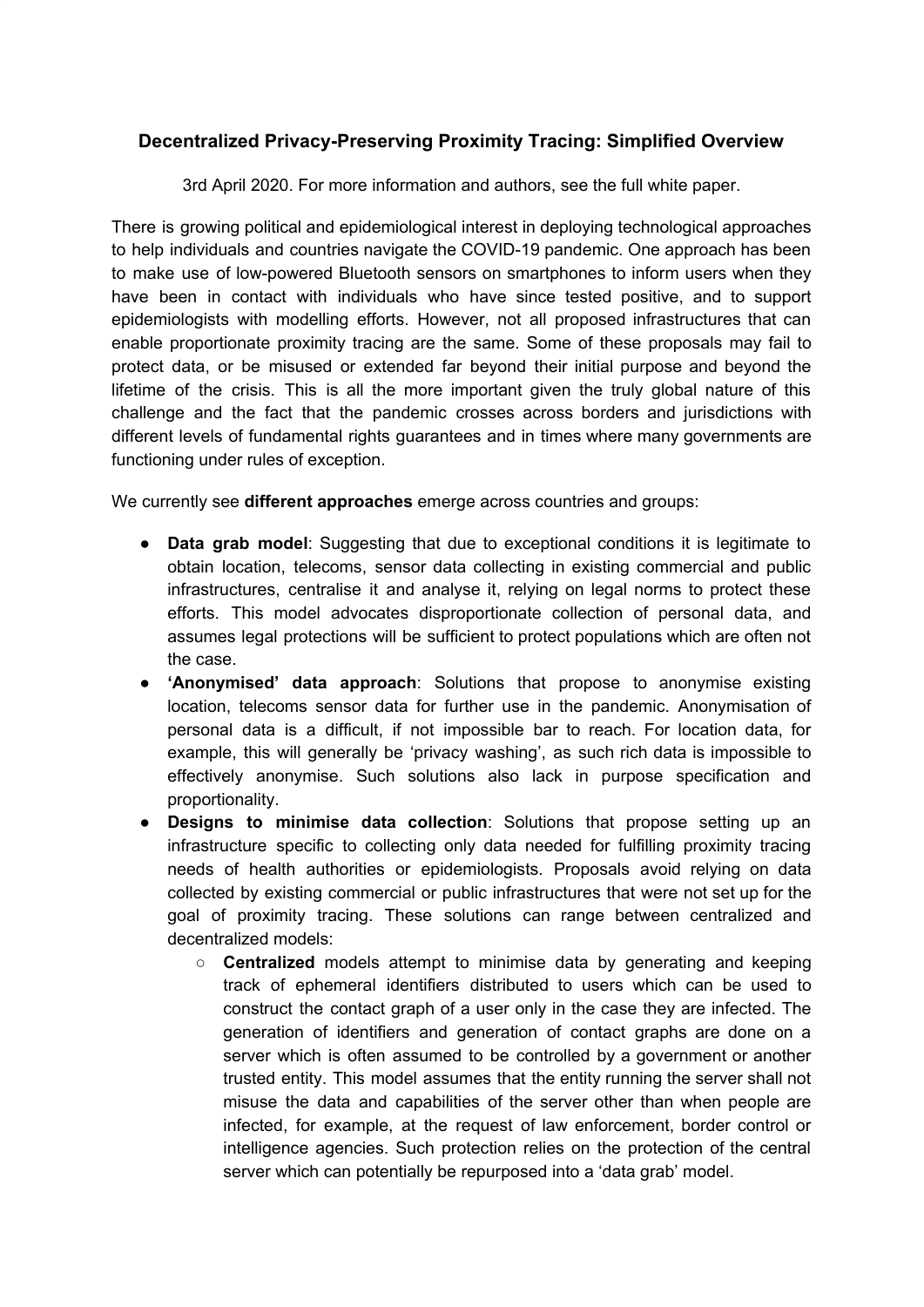○ **Decentralized** models are designed to keep as much sensitive data on users devices as possible. Methods are introduced to strictly control data flows in order to avoid accumulating any contact data on a centralized server. This means that a server exists but only to enable people to use their own devices to trace contacts. The server is not trusted with sensitive data at all and therefore is not vulnerable to function creep like all the other solutions.

Given the concerns around the effectiveness of legal measures, the impossibility of anonymization, and the intrinsic vulnerabilities of centralized data minimization models, we focus on a decentralized design for privacy preserving proximity tracing. As discussed above, designs with centralized proposals raise concerns: if they are attacked, compromised or repurposed, they can generate great harm and broadly so. **In order to mitigate these issues, we implement proximity tracing using a decentralized design that does not require the centralized collection and processing of information on users.** Such a design builds in strong, mathematically provable support for privacy and data protection goals, minimises the data required to what is necessary for the tasks envisaged, and prevents function creep, for example for law enforcement or intelligence purposes, by strictly limiting how the system can be repurposed through the application of cryptographic methods.

The decentralized system works in 4 phases:

- 1. **Installation**: the app is installed, generates a secret piece of data it uses to derive a chain of identifiers to broadcast out.
- 2. **Normal operation**: each app broadcasts ephemeral identifiers via bluetooth, and records ephemeral identifiers that are broadcast by other apps in the vicinity. The app rotates the broadcasted identifiers frequently. A third-party listening out will not be able to predict the next one that is rotated to, and so cannot use this to track individuals (e.g. to spot repeat visits to the same place).
- 3. **Handling infected patients**: after patients are diagnosed, and only with their consent and with authorization from a health authority, they (with an authorisation code) upload data from their phone to the backend server, from which the last 14 days of the identifiers they broadcast can be recreated. From this data, the identity of the patient cannot be derived by the server or by the apps of other users, it is in effect anonymous.
- 4. **Decentralized contact tracing**: each app can use the data they download from the backend to compute privately on their own device whether the app's user was in physical proximity of an infected person and potentially at risk of infection. If they were, the app can inform the user to take action.

Additionally, app users can *voluntarily* provide (anonymous) data to epidemiology research centers.

This system:

- **Ensures data minimization**. The central server only observes anonymous identifiers of infected people without any proximity information; health authorities learn no information (beyond when a user manually reaches out to them after being notified); and the epidemiologists obtain an anonymized proximity graph with minimal information.